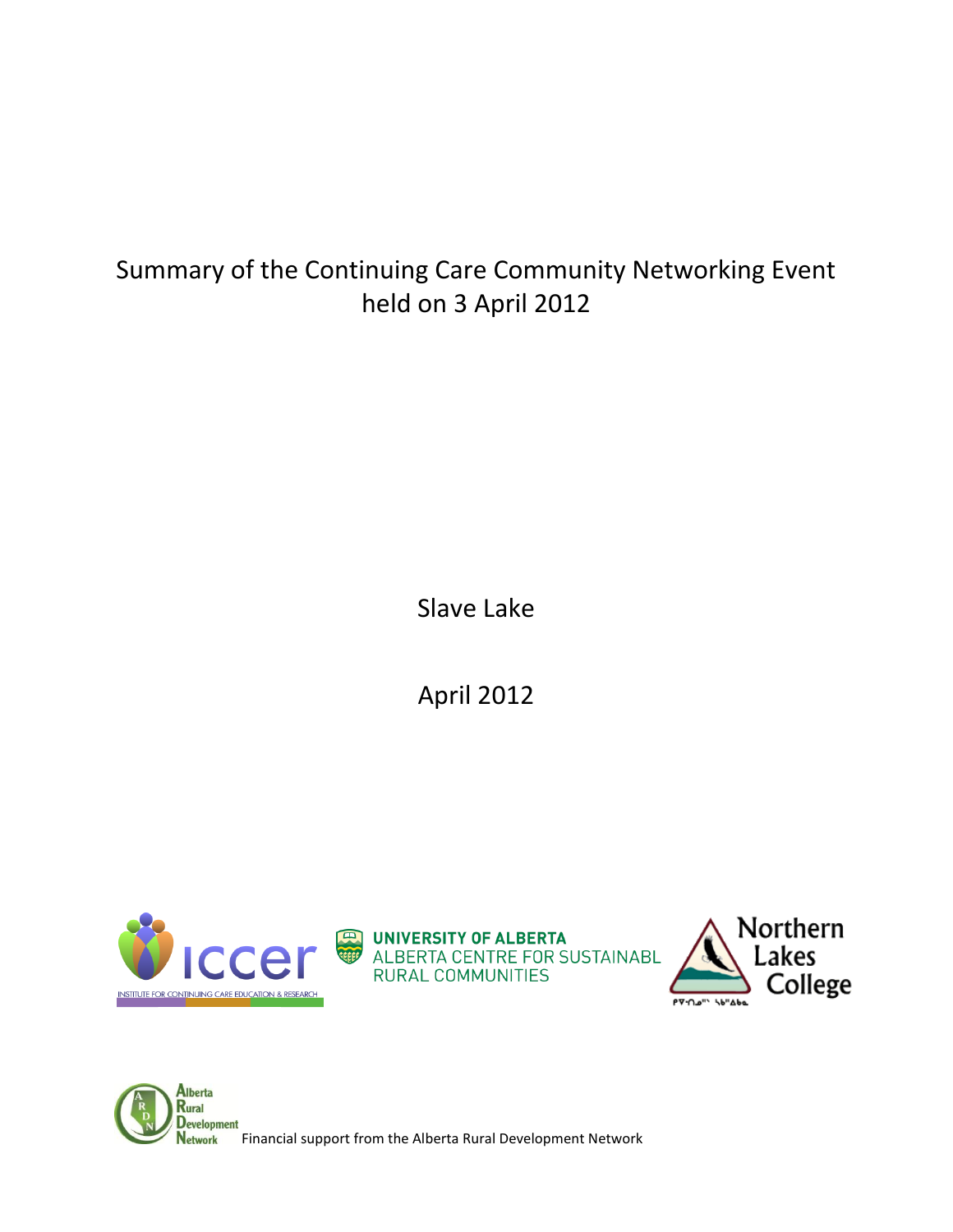# **Contents**

| $\textbf{Background}.\textcolor{blue}{\textbf{m}=\textbf{0.17}}\textcolor{blue}{.}$              |
|--------------------------------------------------------------------------------------------------|
|                                                                                                  |
|                                                                                                  |
|                                                                                                  |
|                                                                                                  |
|                                                                                                  |
|                                                                                                  |
|                                                                                                  |
| Round 1 – What CC is available in or near your community? What services, programs, and supports  |
|                                                                                                  |
| Round 3 - What are the gaps, issues, barriers and realities for continuing care in our region? 5 |
| Round 4 - How the post-secondary institutions contribute to enhancing continuing care? What      |
|                                                                                                  |
|                                                                                                  |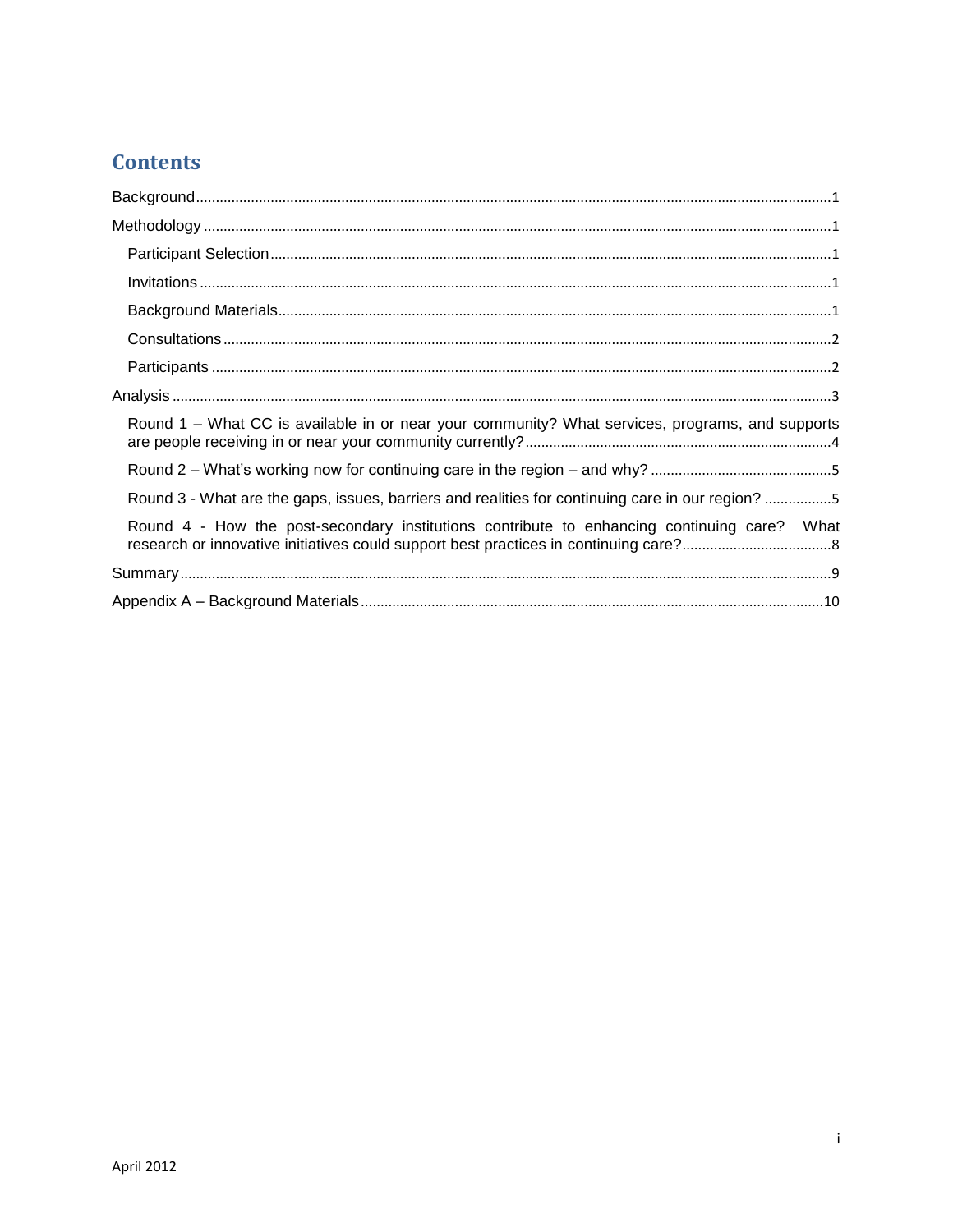# <span id="page-2-0"></span>**Background**

On 3 April 2012, a community networking event was held at Northern Lakes College (NLC). The networking event brought NLC, the Institute of Continuing Care Education and Research (ICCER) and its affiliated organizations (including the University of Alberta, NorQuest College and Alberta Health Services [AHS]), and the Alberta Centre for Sustainable Rural Communities (ACSRC) together to discuss issues related to continuing care with local community groups. This provided an opportunity to identify local gaps in continuing care programming and resources, and whether there are issues that the post-secondary institutions (PSIs) can address through training and education programs for students and/or practitioners, and through research. PSIs have an important role to play in the sustainability of rural communities through their role in 'home growing' health practitioners of the future and reducing out-migration.

<span id="page-2-1"></span>This document provides a summary of the highlights of the day.

# **Methodology**

Once the ARDN grant was approved, a working group was set up with representatives from ICCER, ACSRC, NLC, and AHS. The session was originally planned for May 25, 2011 but was postponed due to the forest fire that swept through the area. In late 2011, planning for a session in 2012 was started. The date, May 3, 2012 was selected. The invitation list and background document were updated.

### <span id="page-2-2"></span>**Participant Selection**

After initial discussion, the proposed initiation list was broken into three groups: i) organizational & community representatives; ii) private citizens and front line staff; and iii) observers or non-local participants. Once the types of people/organizations to be invited were agreed upon, the local representatives developed a list. The final list in 2012 included 39 organizational/community representatives and 14 observers/non-local participants. This last category also included the planning committee.

The local representatives filled out the list by contacting the organizations for names and contact information. They also checked their own contacts to get names of front line staff and interested citizens to invite. ICCER added names to the observer/non-local participant list.

Observer/non-local participants included representatives from the University of Alberta, NorQuest College, Northern Lakes College, Alberta Health & Wellness, Alberta Seniors, and Health Canada.

### <span id="page-2-3"></span>**Invitations**

About 45 invitations were mailed by NLC, excluding the planning committee members.

A letter signed by Julia Melnyk, Dean of Health Careers and Program Development, NLC, was sent to all invitees except for some of the observer/non-local category. Sandra Woodhead Lyons, ICCER, invited these individuals by telephone calls and email.

In 2012, invitees were asked to RSVP by March  $20^{th}$ . On March  $21^{st}$ , representatives from NLC reviewed the responses. They called everyone who had not replied, and if people were unable to attend, asked for alternative names. Alternatives were contacted by phone and followed up by mail or email.

### <span id="page-2-4"></span>**Background Materials**

To facilitate discussion, participants were given access to a background document (www.iccer.ca/nlccontinuingcarereports) and a range of strategic, policy and issue-specific documents. A list of these materials is included in Appendix A.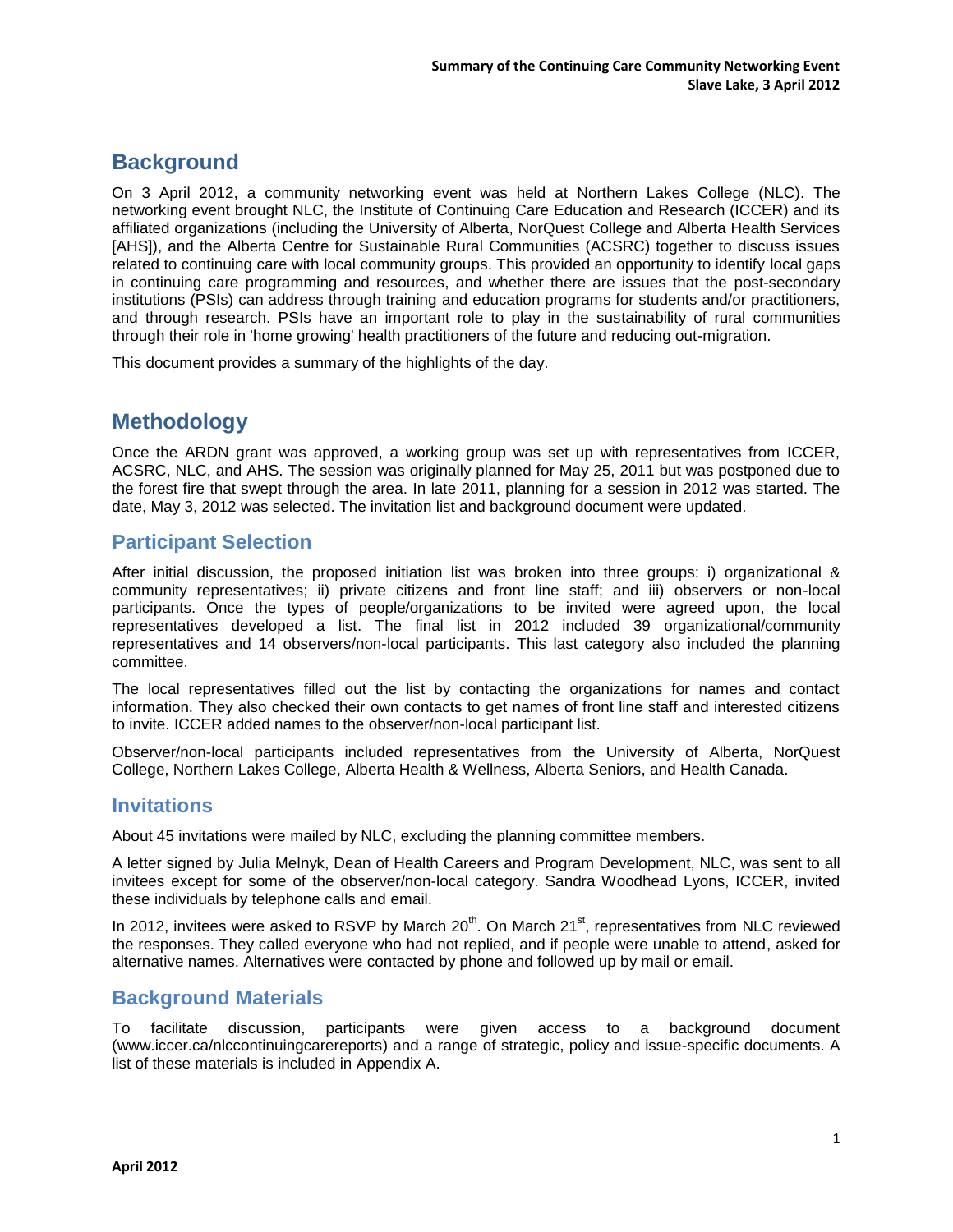# <span id="page-3-0"></span>**Consultations**

The consultations were done using a café conversation technique. All participants were randomly assigned to a table for the first round. Each table had an assigned table host.

The discussions were broken into four rounds. People were given 20-30 minutes for discussion, and then there was a group discussion for another 20-30 minutes. After each round, individuals were asked to move tables and sit with a different group of people. Table hosts remained at the same table for each round.

The group discussions were facilitated by Julia Melnyk, NLC, Sandra Woodhead Lyons, ICCER, and Lars Hallstrom, ACSRC.

### <span id="page-3-1"></span>**Participants**

Planning Committee

| <b>Name</b>            | Organization                                         |  |  |
|------------------------|------------------------------------------------------|--|--|
| Lars Hallstrom         | Alberta Centre for Sustainable Rural Communities     |  |  |
| Sandra Woodhead Lyons  | Institute for Continuing Care Education and Research |  |  |
| Julia Melnyk           | Northern Lakes College                               |  |  |
| <b>Allyson Goyette</b> | Northern Lakes College                               |  |  |
| <b>Bonnie Porat</b>    | Northern Lakes College                               |  |  |
| Donna Dube             | Northern Lakes College                               |  |  |
| Patricia Bacon (2012)  | Alberta Health Services                              |  |  |
| Cindy Harmata (2011)   | Alberta Health Services                              |  |  |

Facilitators:

| <b>Name</b>           | Organization                                         |
|-----------------------|------------------------------------------------------|
| Lars Hallstrom        | Alberta Centre for Sustainable Rural Communities     |
| Sandra Woodhead Lyons | Institute for Continuing Care Education and Research |
| Julia Melnyk          | Northern Lakes College                               |

Table Hosts:

| <b>Name</b>            | Organization            |
|------------------------|-------------------------|
| Arlene Wolkowycki      | <b>NorQuest College</b> |
| Al Cook                | University of Alberta   |
| Julia Melnyk           | Northern Lakes College  |
| Kyle Whitfield         | University of Alberta   |
| <b>Allyson Goyette</b> | Northern Lakes College  |

Participants:

| <b>Organizations</b>                                             | <b>Number of Participants</b> |
|------------------------------------------------------------------|-------------------------------|
| <b>Heart River Housing</b>                                       |                               |
| Northern Lakes College (not including   1<br>those listed above) |                               |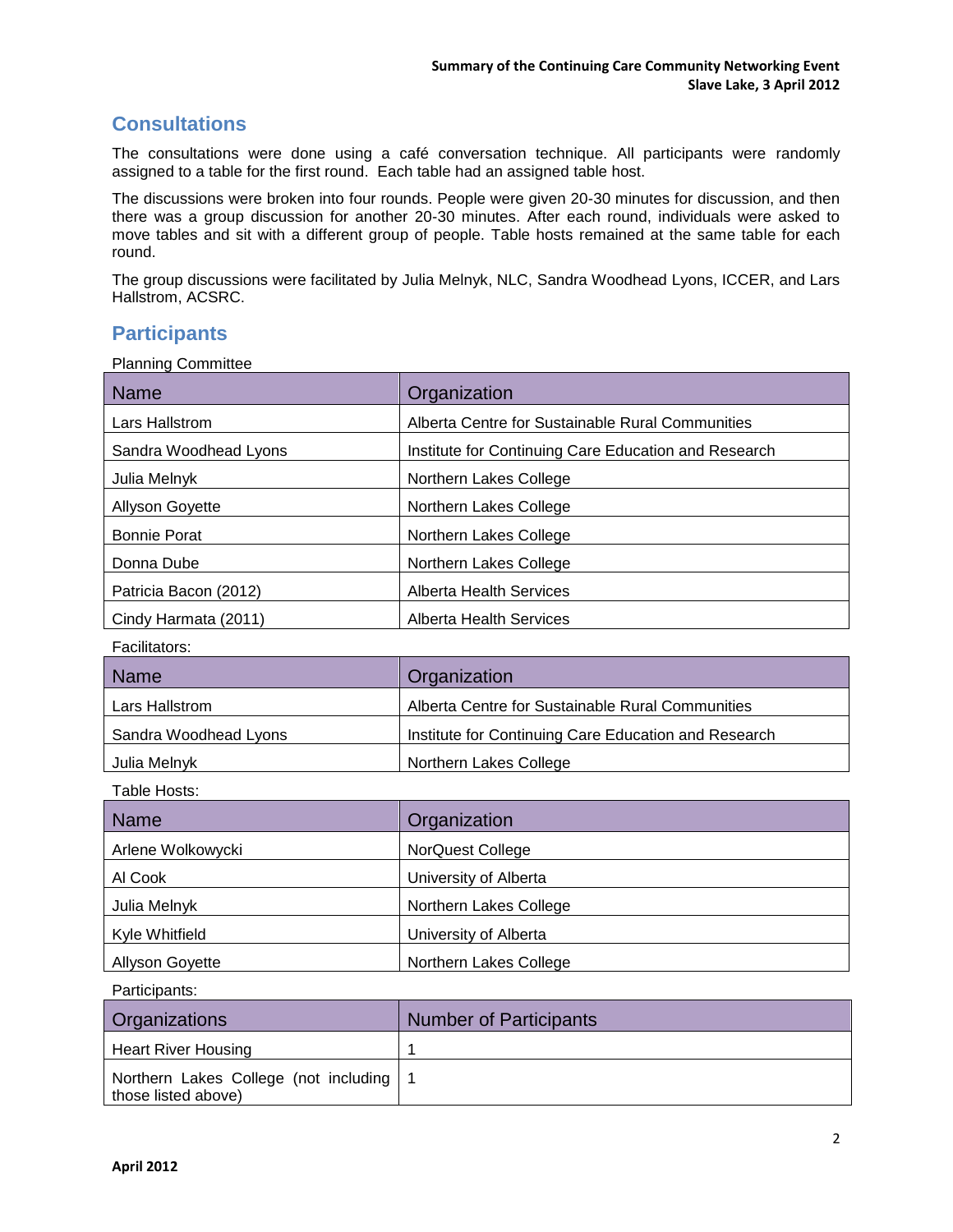| Organizations                                       | <b>Number of Participants</b> |
|-----------------------------------------------------|-------------------------------|
| Mackenzie Housing                                   |                               |
| <b>Extendicare Athabasca</b>                        | 3                             |
| <b>Alberta Health Services</b>                      | 5                             |
| Vanderwell Lodge                                    | 1                             |
| Manoir du Lac                                       | 1                             |
| FCSS - Town of Slave Lake                           |                               |
| FCSS - MD of Big Lakes                              |                               |
| <b>Bigstone Health Commission</b>                   |                               |
| Peavine                                             |                               |
| Swan River                                          | 1                             |
| Health Canada - First Nations and Inuit<br>Health   | 2                             |
| Alberta Health & Wellness                           | 1                             |
| &<br>Advanced<br>Education<br>Alberta<br>Technology |                               |

# <span id="page-4-0"></span>**Analysis**

**SUMMARY**: Continuing care is available to varying degrees within the broader catchment area of Northern Lakes College. Supports and services vary by community, and there is a difference between the levels/availability of services between rural and "more-rural" communities (i.e. isolated First Nations reserves and Metis settlements). There are multiple active and potential stakeholders involved in both the use and delivery of continuing care in this area, and some programs are in flux. The combination of a significant variety of services, variations in language and naming of programs, and differentiation of services/resources between locations can lead to confusion and uncertainty. There is a recognition that jurisdictional issues are at play (between players such as Health Canada, First Nations communities, AHS, educational providers, and other organizations). There are also cultural and language issues.

**THEMES**: Continuing care in this region can be divided into 4 broad categories, and further differentiated in terms of the rural/urban split. The categories of delivery identified by participants are:

- Social programming
- Facility-based programming
- Health care availability
- Homecare programming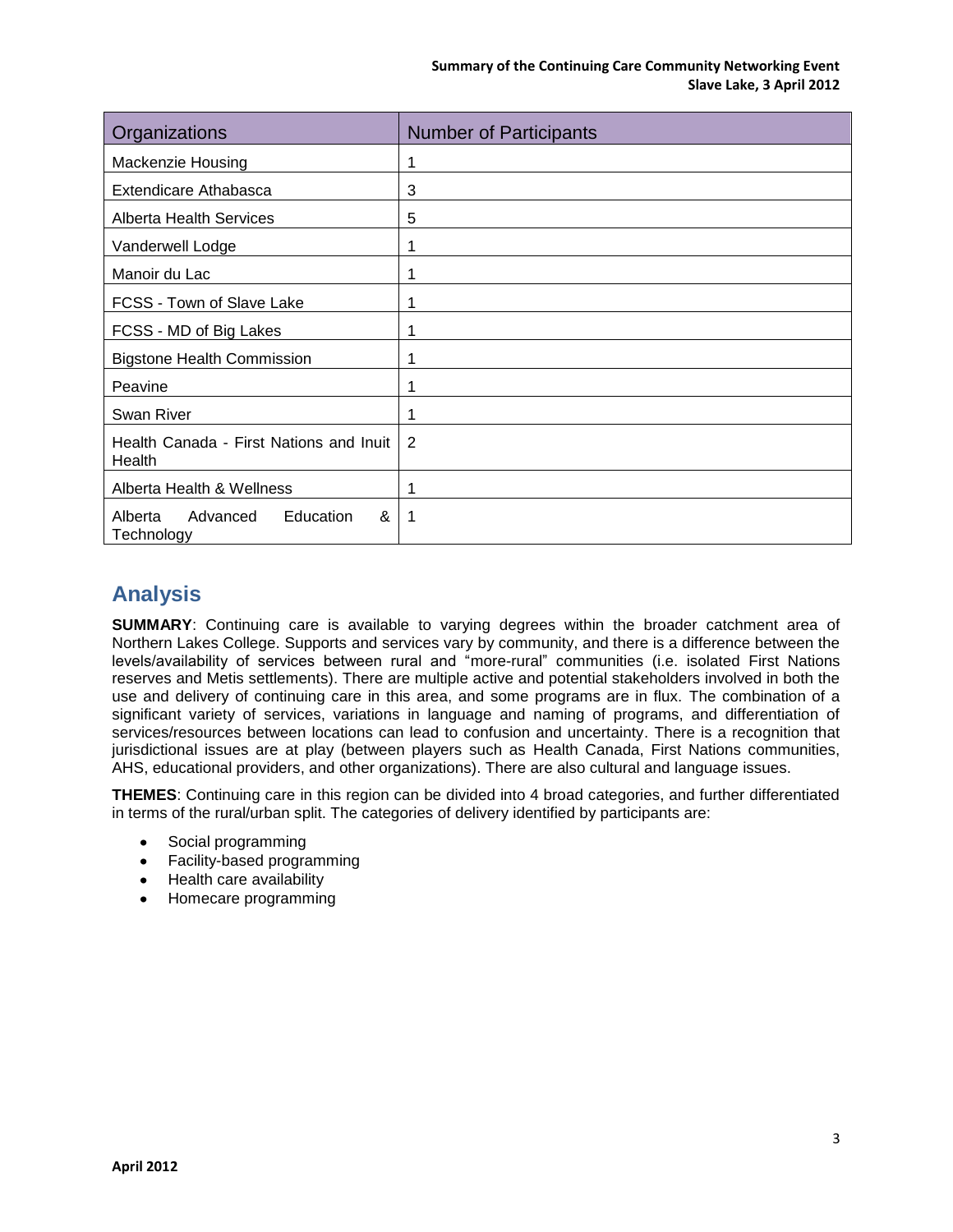# <span id="page-5-0"></span>**Round 1 – What CC is available in or near your community? What services, programs, and supports are people receiving in or near your community currently?**

| <b>Social Programs</b>                                                                                   | <b>Facility Programs</b>                                         | <b>Health Care</b><br><b>Availability</b>                   | <b>Homecare</b><br><b>Programs</b>                                         |  |  |
|----------------------------------------------------------------------------------------------------------|------------------------------------------------------------------|-------------------------------------------------------------|----------------------------------------------------------------------------|--|--|
| <b>FCSS Support Services</b>                                                                             | Athabasca                                                        | Metis settlements do not                                    | Home care services<br>widely available for both<br>rural and urban clients |  |  |
| Supports vary by<br>community                                                                            | - 50 acute/extended<br>care beds                                 | access CC programs<br>and cannot access<br>federal programs |                                                                            |  |  |
| There is no income                                                                                       | - 23 LTC beds                                                    |                                                             |                                                                            |  |  |
| criteria for home support<br>but the fee is based on<br>income, housekeeping,<br>driving, companionship, | - Lodge program, home<br>care visits but no<br>supportive living |                                                             |                                                                            |  |  |
| respite                                                                                                  | - 13 bed dementia unit                                           |                                                             |                                                                            |  |  |
| Individual communities<br>decide how to spend<br><b>FCSS funds</b>                                       |                                                                  |                                                             |                                                                            |  |  |
| More supportive                                                                                          | Slave Lake                                                       | Basic care available all                                    | Home support and                                                           |  |  |
| services in urban areas<br>than rural communities                                                        | - 20 LTC beds                                                    | over, specialized care<br>patchy, mostly in major           | personal care available                                                    |  |  |
|                                                                                                          | - Lodge program                                                  | centres                                                     |                                                                            |  |  |
|                                                                                                          | - Supportive living                                              |                                                             |                                                                            |  |  |
| <b>Transportation available</b><br>in some areas (many                                                   | Manor du Lac                                                     | Physician shortages,                                        | In some areas, includes                                                    |  |  |
| settlements do not have<br>transportation)                                                               | - Provides all levels of<br>continuing care                      | access limited                                              | yard- and house-work,<br>meals, socialization (for<br>isolated clients)    |  |  |
| Ongoing learning                                                                                         | Mayerthorpe                                                      | Pharmacists managing                                        |                                                                            |  |  |
| programs provided to<br>communities (eg. dietary<br>& diabetes education)                                | - 50 extended care beds                                          | drugs such as<br>anticoagulants                             |                                                                            |  |  |
| Healthlink                                                                                               | St. Paul                                                         |                                                             |                                                                            |  |  |
|                                                                                                          | - 76 extended care beds                                          |                                                             |                                                                            |  |  |
| Rural communities have<br>patchwork of programs -                                                        | <b>Bonneville</b>                                                |                                                             |                                                                            |  |  |
| gaps and cracks in<br>coverage                                                                           | - 50 extended care beds                                          |                                                             |                                                                            |  |  |
| Meals on Wheels limited                                                                                  | La Crete                                                         |                                                             |                                                                            |  |  |
| to towns, have strict<br>boundaries in which<br>they can operate                                         | - 80 bed lodge w/<br>assisted living                             |                                                             |                                                                            |  |  |
|                                                                                                          | - 10 bed dementia unit                                           |                                                             |                                                                            |  |  |
|                                                                                                          | <b>High Prairie</b>                                              |                                                             |                                                                            |  |  |
|                                                                                                          | - 37 LTC beds                                                    |                                                             |                                                                            |  |  |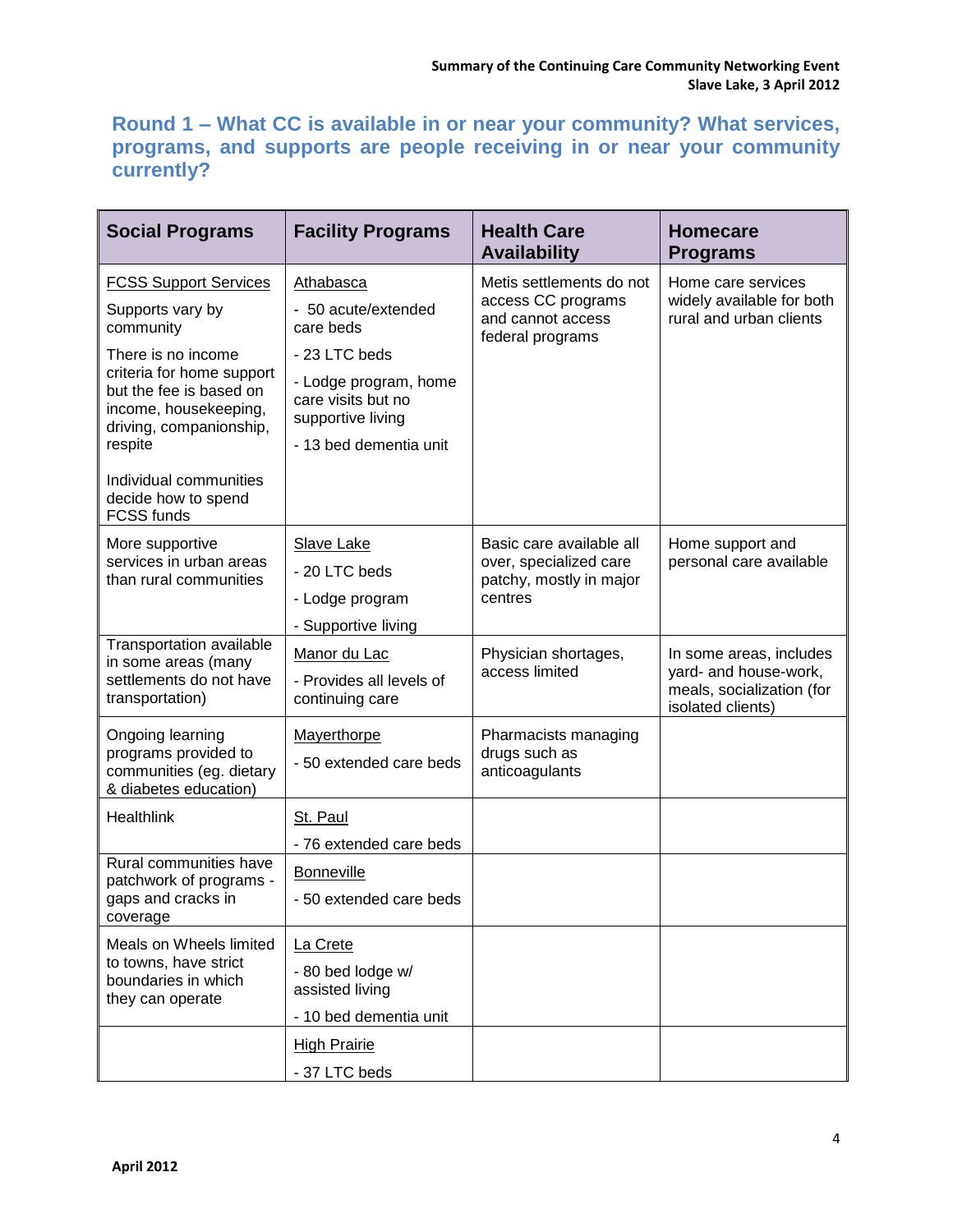| <b>Social Programs</b>                                                                                                                                                 | <b>Facility Programs</b>                                                                               | <b>Health Care</b><br><b>Availability /</b><br><b>Providers</b>                   | <b>Homecare</b><br><b>Programs</b>                                                                                                                 |
|------------------------------------------------------------------------------------------------------------------------------------------------------------------------|--------------------------------------------------------------------------------------------------------|-----------------------------------------------------------------------------------|----------------------------------------------------------------------------------------------------------------------------------------------------|
| Home support services<br>(FCSS)                                                                                                                                        | Home care and lodges<br>are meeting needs                                                              | Standardized audits<br>helping to improve CC<br>quality in this region            | Very strong home care<br>teams                                                                                                                     |
| <b>Community Access for</b><br>People in Continuing<br>Care (CAPCC) is<br>provided through AHS<br>but is underutilized                                                 | Long term care facilities<br>working well for those<br>who can get in (severe<br>shortage of openings) | Distance education<br>programs help keep<br>service providers in the<br>community | New era in homecare<br>shifting to better service<br>model - teams now<br>trained to say 'yes',<br>rather than to say 'no' to<br>stretch resources |
| Northern Alberta Brain<br><b>Injury Society (NABIS)</b><br>(works but relies heavily<br>on aging volunteer<br>population, trouble<br>recruiting younger<br>volunteers) | Alberta Stroke Strategy<br>improving care as<br>patients move through<br>facilities                    | Positive change in the<br>attitude of providers who<br>choose to work in CC       | Home care providers<br>moving beyond<br>scheduled care                                                                                             |
| Engagement through<br><b>Community Rural Action</b><br>Planning                                                                                                        |                                                                                                        | Increased collaboration<br>between service<br>provider                            | Increased use of<br>technology improving<br>care, receiving<br>acceptance from<br>community                                                        |
| Supportive living                                                                                                                                                      |                                                                                                        | La Crete and area - full<br>scope of assisted living<br>services                  |                                                                                                                                                    |
| Trial of telephone<br>monitors to provide<br>remote care in<br>community                                                                                               |                                                                                                        |                                                                                   |                                                                                                                                                    |

<span id="page-6-0"></span>

|      |  |  | Round 2 – What's working now for continuing care in the region $-$ and |  |  |  |
|------|--|--|------------------------------------------------------------------------|--|--|--|
| why? |  |  |                                                                        |  |  |  |

# <span id="page-6-1"></span>**Round 3 - What are the gaps, issues, barriers and realities for continuing care in our region?**

**SUMMARY**: Participants identified numerous gaps, issues, and barriers in the provision of continuing care in the Northern Lakes College region. These covered a range of issues and perspectives that reflected not only the different driving or causal factors understood to lie behind the difficulties of providing continuing care (such as demographic change and economic factors that are often external to a community), but also the different "forms" or types of gaps/issues that can exist. In other words, not only do they exist in the provision of continuing care, but there are also different causes, different types, and different areas or strategies where "bridging" of these gaps/issues can take place.

**THEMES**: Gaps and issues can be identified in two different ways: (1) by the 'location' of the issue/gap; and (2) by the type or cause of that issue/gap. Specifically, gaps may exist within the user community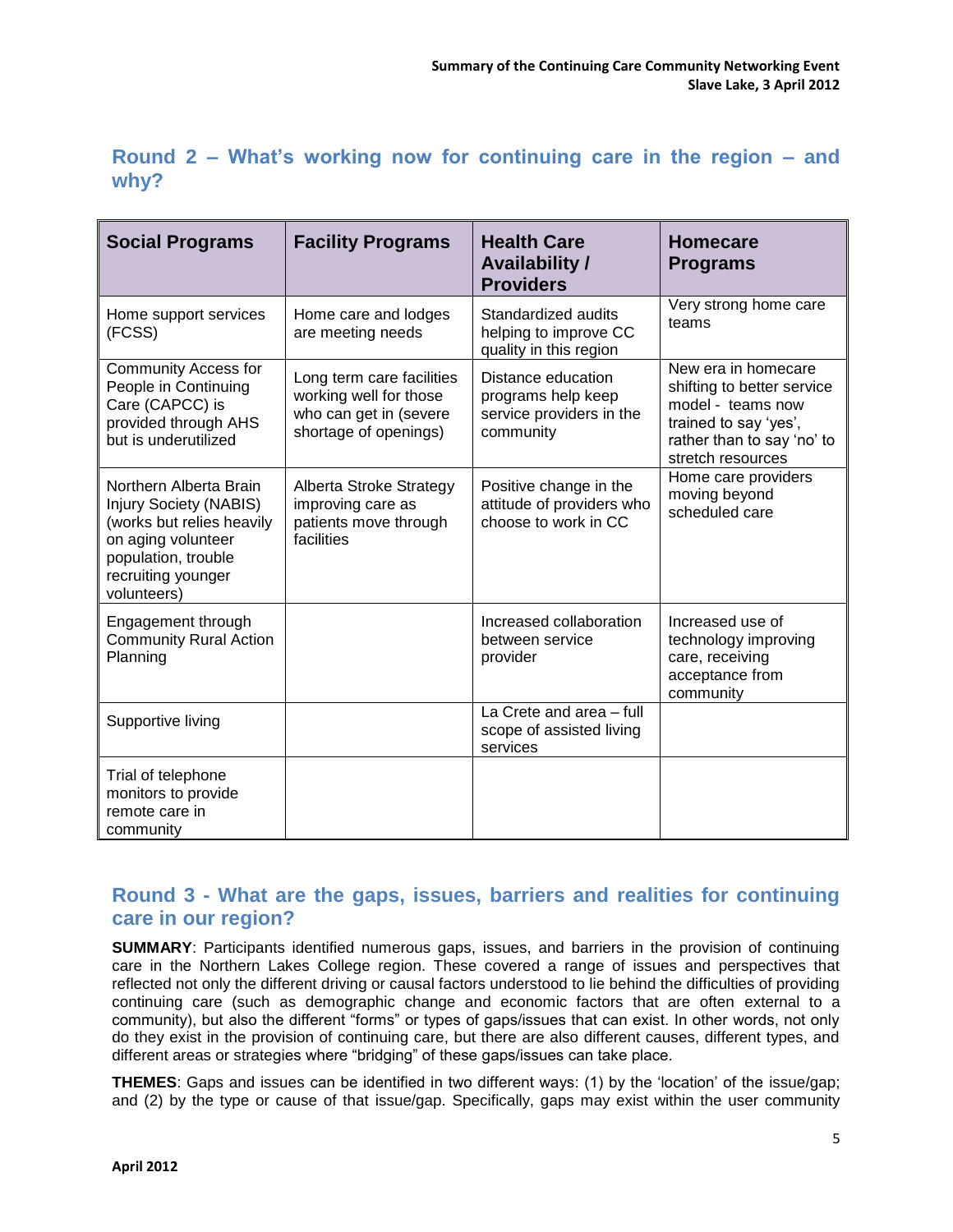itself at the individual level, within and across the continuum of the provision of services, or at a population or community level. These categories are not mutually exclusive.

Issues can also be placed within a simple typology that characterizes them as:

- a result of distance and density (two primary characteristics of rural communities);  $\bullet$
- $\bullet$ gaps in the knowledge base;
- lack of collaboration  $\bullet$ 
	- o between service providers, communities and inter-jurisdictional entities
- gaps in capacity
	- o capacity to make decisions and to self-determine
	- o capacity to implement decisions

The following word cloud graphically depicts the major gaps, issues, barriers, and realities identified.



| <b>Theme</b>                | User                                                                                 | <b>Provider</b>                                                 | <b>Community</b>                                                                                                            |
|-----------------------------|--------------------------------------------------------------------------------------|-----------------------------------------------------------------|-----------------------------------------------------------------------------------------------------------------------------|
| Distance/<br><b>Density</b> | Unable to age in place                                                               |                                                                 | Many families have moved<br>away, nobody to care for<br>seniors                                                             |
|                             |                                                                                      | Can't find staff for part-time<br>iobs                          | Can't find staff for part-time<br>iobs                                                                                      |
|                             |                                                                                      | No money to build new<br>facilities                             | No money to build new<br>facilities                                                                                         |
|                             | Isolation and distance are<br>compounded by difficulties<br>arranging transportation | Cannot find staff willing to<br>travel to remote<br>communities | Require satellite facilities to<br>provide services in remote<br>communities (existed prior<br>to consolidation of regions) |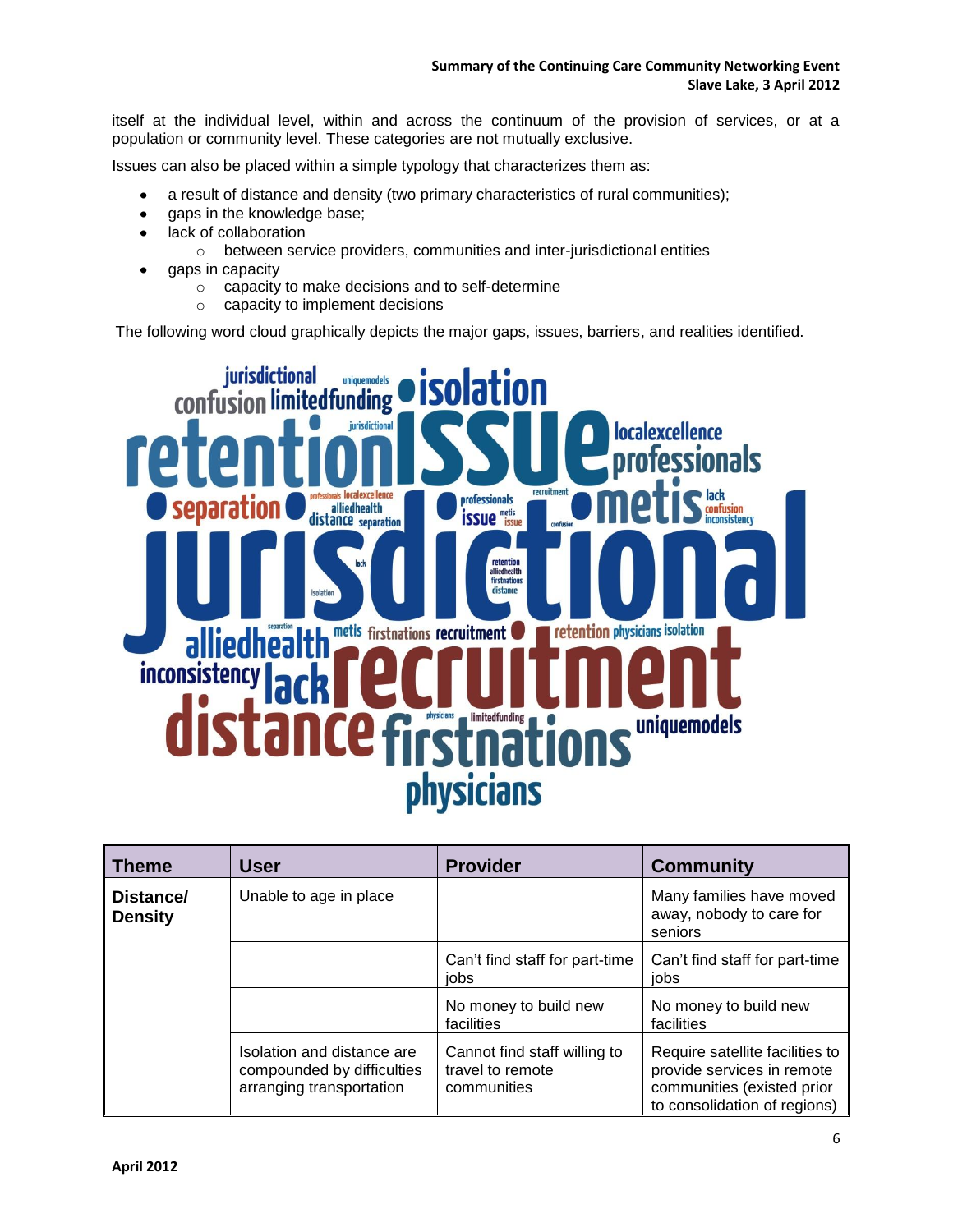| <b>Theme</b>         | <b>User</b>                                                                                                                                   | <b>Provider</b>                                                                                                                                                                                          | <b>Community</b>                                                                                                                                                  |
|----------------------|-----------------------------------------------------------------------------------------------------------------------------------------------|----------------------------------------------------------------------------------------------------------------------------------------------------------------------------------------------------------|-------------------------------------------------------------------------------------------------------------------------------------------------------------------|
|                      | Gaps in levels of care<br>based on location                                                                                                   |                                                                                                                                                                                                          | Gaps in level of care based<br>on location                                                                                                                        |
| Knowledge            | Health information for<br>promotion of prevention not<br>always available                                                                     |                                                                                                                                                                                                          | Health information for<br>promotion of prevention<br>not always available                                                                                         |
|                      | Confusion arising from<br>inconsistencies in<br>geographic divisions<br>(where you live, who funds<br>your care, hierarchies of<br>care, etc) |                                                                                                                                                                                                          |                                                                                                                                                                   |
|                      |                                                                                                                                               | Greater awareness needed<br>by administrators<br>(Research/evidence not<br>being used to direct<br>strategies at provider level)<br>(Management promotion<br>based on seniority rather<br>than capacity) | Greater awareness needed<br>by administrators (care<br>available to communities<br>based on reactive planning<br>rather than long-term<br>consideration of needs) |
|                      |                                                                                                                                               | Government changes<br>happen too often, no time<br>to change/adapt to new<br>policies                                                                                                                    |                                                                                                                                                                   |
|                      | Language issues<br>(translation/culture,<br>definitions, acronyms)                                                                            | Language issues<br>(translation/culture,<br>definitions, acronyms)                                                                                                                                       |                                                                                                                                                                   |
| <b>Collaboration</b> | Inconsistencies between<br>hierarchies of care cause<br>issues (i.e. stroke strategy<br>does not flow through to<br>LTC)                      | Inconsistencies between<br>hierarchies of care cause<br>issues (i.e. stroke strategy<br>does not flow through to<br>LTC)                                                                                 |                                                                                                                                                                   |
|                      | Jurisdictional issues for<br>aboriginal communities<br>prevent collaboration                                                                  | Jurisdictional issues for<br>aboriginal communities<br>prevent collaboration                                                                                                                             | Jurisdictional issues for<br>aboriginal communities<br>prevent collaboration                                                                                      |
|                      |                                                                                                                                               | <b>Communication issues</b><br>between levels of<br>government and<br>organizations, lack of<br>meaningful partnerships<br>between organizations                                                         | <b>Communication issues</b><br>between levels of<br>government and<br>organizations, lack of<br>meaningful partnerships<br>between organizations                  |
|                      |                                                                                                                                               |                                                                                                                                                                                                          | Supercouncil is a failure,<br>local boards/councils more<br>responsive to needs                                                                                   |
| <b>Capacity</b>      |                                                                                                                                               | Aging workforce                                                                                                                                                                                          | Aging workforce                                                                                                                                                   |
|                      |                                                                                                                                               | Difficulty recruiting and<br>retaining trained health<br>care workers of all types                                                                                                                       | Difficulty recruiting and<br>retaining trained health<br>care workers of all types                                                                                |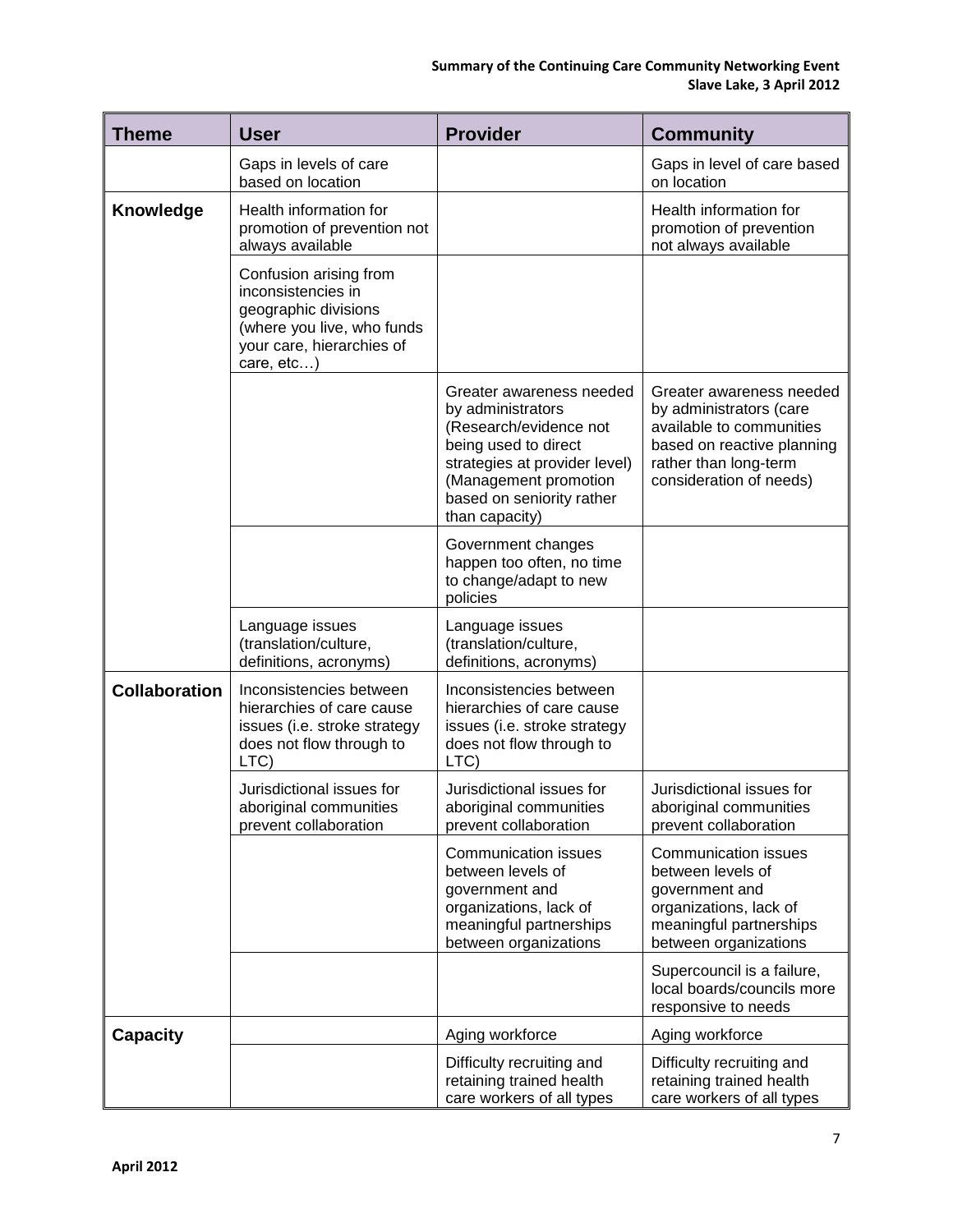| $\sf I$ Theme | <b>User</b>                                                                             | <b>Provider</b>                                                                    | <b>Community</b> |
|---------------|-----------------------------------------------------------------------------------------|------------------------------------------------------------------------------------|------------------|
|               |                                                                                         | Different expectations of<br>work/life balance in<br>younger generation<br>workers |                  |
|               | Inadequate facilities result<br>in inappropriate<br>placements of younger CC<br>clients |                                                                                    |                  |

## <span id="page-9-0"></span>**Round 4 - How the post-secondary institutions contribute to enhancing continuing care? What research or innovative initiatives could support best practices in continuing care?**

**SUMMARY**: There are multiple opportunities and venues in which PSIs can, and should, interact with continuing care. These include the more traditional venues of education and the training of practitioners, as well as research to support practice and programming. However, it was also identified that there are new areas where PSIs can support continuing care. These including serving as a "broker" and facilitator for communications and information-sharing, as well as participating in, and supporting, collaboration between the many stakeholders engaged in continuing care.

Although this round was focused on potential research and innovation from PSIs, several other suggestions not related to PSIs were raised and are included here.

#### **Research**

Partner with institutions such as UofA to bring technology into homecare.

Study better ways to recruit and retain health care professionals in rural regions.

Research better ways to structure care (current model has basic needs on Maslow's Hierarchy being unmet).

Obtain more grant funding for pilot projects to study delivery of rural care.

#### **Education**

Use blend of technology and hands-on training for health care aides.

Ensure curricula are better suited to prepare practitioners for rural practice.

Expand use of e-learning and webinars to deliver continuing education to workers in rural centres.

Remove barriers to adult learning.

PSIs need to offer more just-in-time learning to care providers.

#### **Community**

Need better communication between providers and general community to ensure awareness of services and that people are able to seek the care they need.

#### **Collaborative**

Better collaboration in needed among rural PSIs, and between rural PSIs and major universities (UofA, etc…)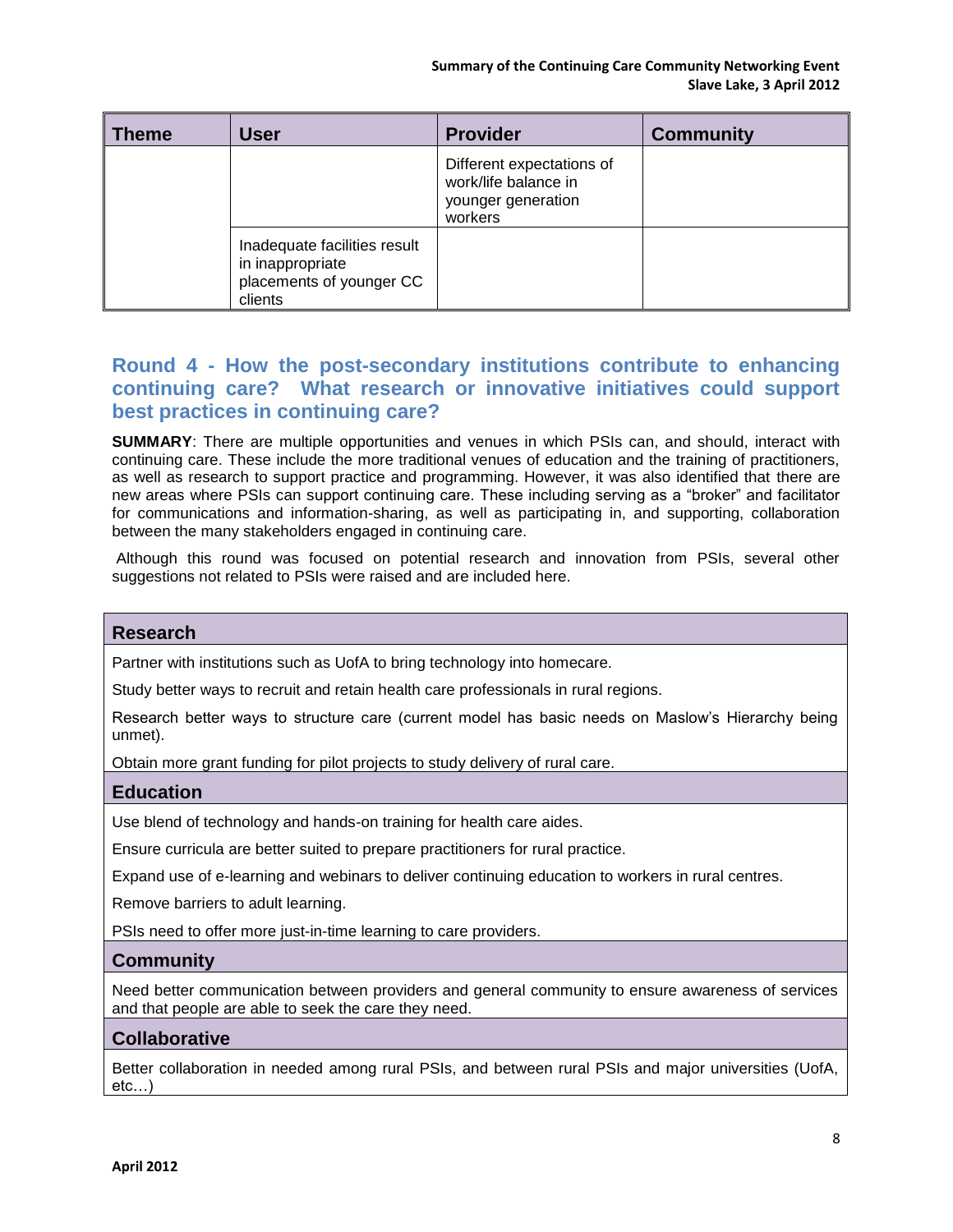PSIs need to work with care centres to expand the number of practical placements available for HCA students.

Work better with Senior's Care within Alberta Health Services to develop better standards for quality of care and outcome measures.

# <span id="page-10-0"></span>**Summary**

The networking session was a good opportunity for representatives of various organizations and communities to share thoughts and discuss issues related to continuing care in the region. The session was seen as such a positive opportunity to discuss issues, meet people within the region, and share information across relevant sectors that a recommendation was made to hold annual networking sessions.